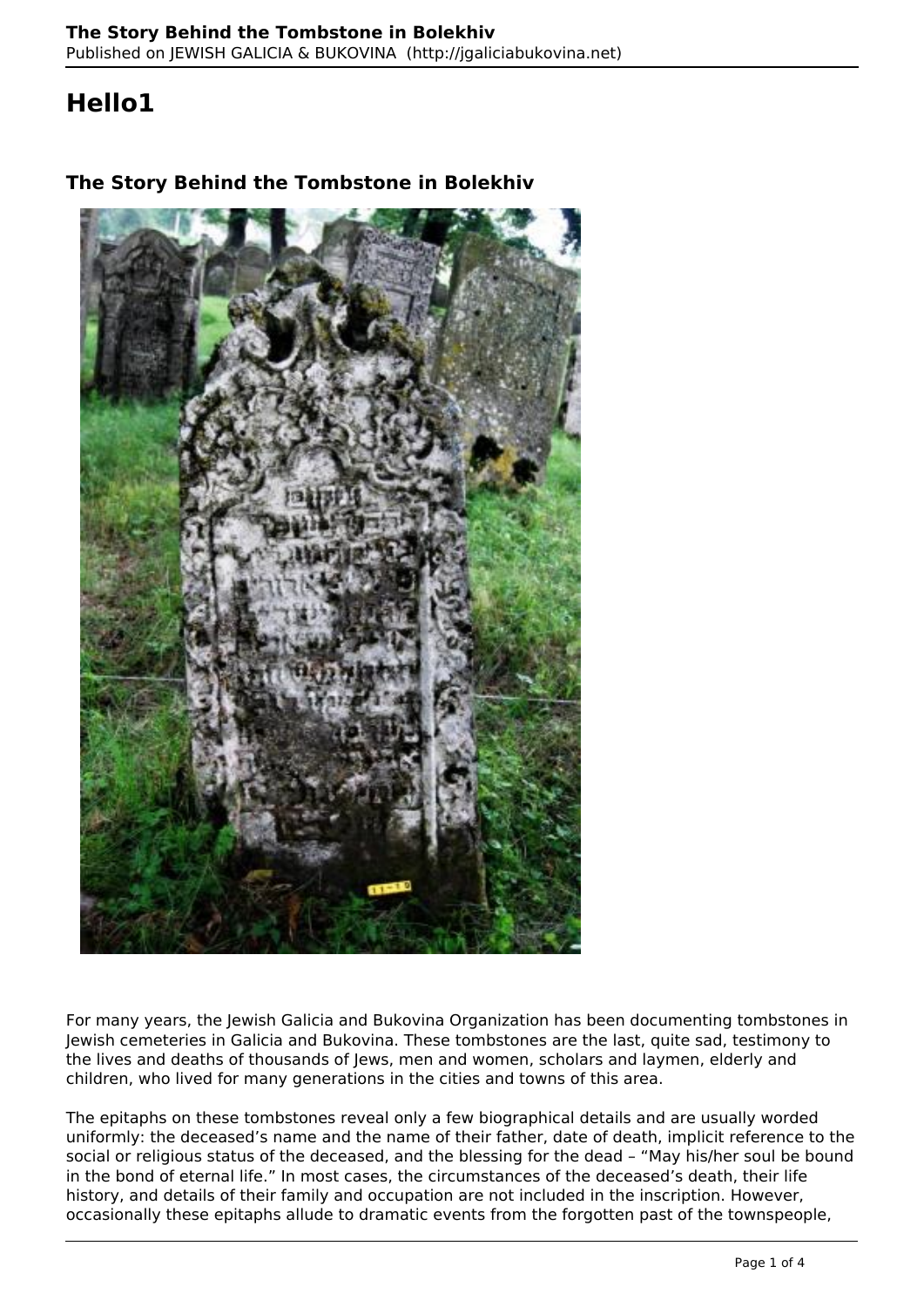.

and even more rarely, these clues intersect with evidence from other sources and allow us to recreate the story behind the tombstone. This is what transpired with the tombstone of Dov Ber ben Aryeh Leib who was buried in the cemetery in the town of Bolechów (Bolekhiv) in the middle of the 18th century.

Dov Ber's tombstone is interesting in several respects. It is a beautiful work of art – the façade of the tombstone is completely covered with decorative engravings of leaves and floral wreaths, a true artistic masterpiece in the elegant Baroque style that dominated European art at the time. This works stands out even among a rich artistic landscape of dozens of Baroque style tombstones in the Bolechów cemetery. But no less fascinating is the very moving and rhyming engraved inscription on the tombstone, written in stylish letters:

| Avenge                      |                   |                                                                                                                                                                                                      |
|-----------------------------|-------------------|------------------------------------------------------------------------------------------------------------------------------------------------------------------------------------------------------|
| דם הנשפך                    |                   |                                                                                                                                                                                                      |
|                             | כמים המוגרים      |                                                                                                                                                                                                      |
|                             | פה נחו ישרים      |                                                                                                                                                                                                      |
|                             | אוי לנשארים       |                                                                                                                                                                                                      |
| one learned and saintly The | ה"ה הקדוש התו     |                                                                                                                                                                                                      |
|                             | הרבני מ"ו דוב     |                                                                                                                                                                                                      |
|                             | בער בה  מו        |                                                                                                                                                                                                      |
| אריה ליב …ר                 |                   |                                                                                                                                                                                                      |
|                             | <b>Tammuz T13</b> | …יג תמוז ת                                                                                                                                                                                           |
|                             |                   |                                                                                                                                                                                                      |
|                             |                   | תנקום<br>waters flowing As<br>righteous the rest Here<br>remain who those to Woe<br>Dov teacher and rabbi Our<br>teacher ourof son Ber<br>life eternal of bond the in bound be soul his May<br>תהצבה |

Thus, this was not a common person: the grandiose titles used in the language of the inscription unequivocally indicate the man was a scholar and judging by the richness of the engravings on the tombstone, he came from an established family. Furthermore, the call for blood revenge, as well as the referral to the deceased as a saint reveal the circumstances of his death – Dov Ber was murdered by gentiles. We cannot learn the details of this tragic event – the death of a scholar in the Bolhov community – from the tombstone. Even the year of the event cannot be determined since the date on the tombstone has been partially erased.

However, as previously mentioned, occasionally the facts of events not revealed by the tombstone can be discovered using other sources from the period.

In the second half of the 18th century, Dov Ber Birkenthal, a wine merchant, scholar, and public activist, lived in the town of Bolechów. [His impressive tombstone](http://jgaliciabukovina.net/156666/tombstone/tombstone-dov-ber-son-yehuda-birkentahl) still stands in the center of the old cemetery. In addition to his economic and public activities, Birkenthal was also a writer and left behind a most fascinating memoir. Parts of this unique work were published in 1922 and parts of it remained as a manuscript, and it continues to serve historians as a wellspring of knowledge about the lives of Jews in Poland in the 18th century.

This was not an easy time for the residents of eastern Poland, particularly the Jews. The crumbling Polish kingdom became engrossed in constant civil wars. Ethno-confessional and class tensions betfor ween the Ukrainian population (mostly peasant) and the Polish population (landowners and city dwellers) developed into blood-soaked clashes. Gangs of Ukrainian burglars and rebels, "the Haydamaks" and "Opryshky", terrorized the residents of cities and towns in eastern Poland (present day Ukraine) and many Jewish communities fell victim to severe violence by the rioters. The wave of violence against Jews reached its peak in the year 1768 when organized Haydamak gangs captured the eastern city of Uman and slaughtered thousands of its Jewish and Polish residents. Cities and towns in other places in Podolia, Volyn, and Galicia also suffered many attacks by Haydamak and Opryshky (in Galicia) groups during these years. In all of these cases, Jews were marked as targets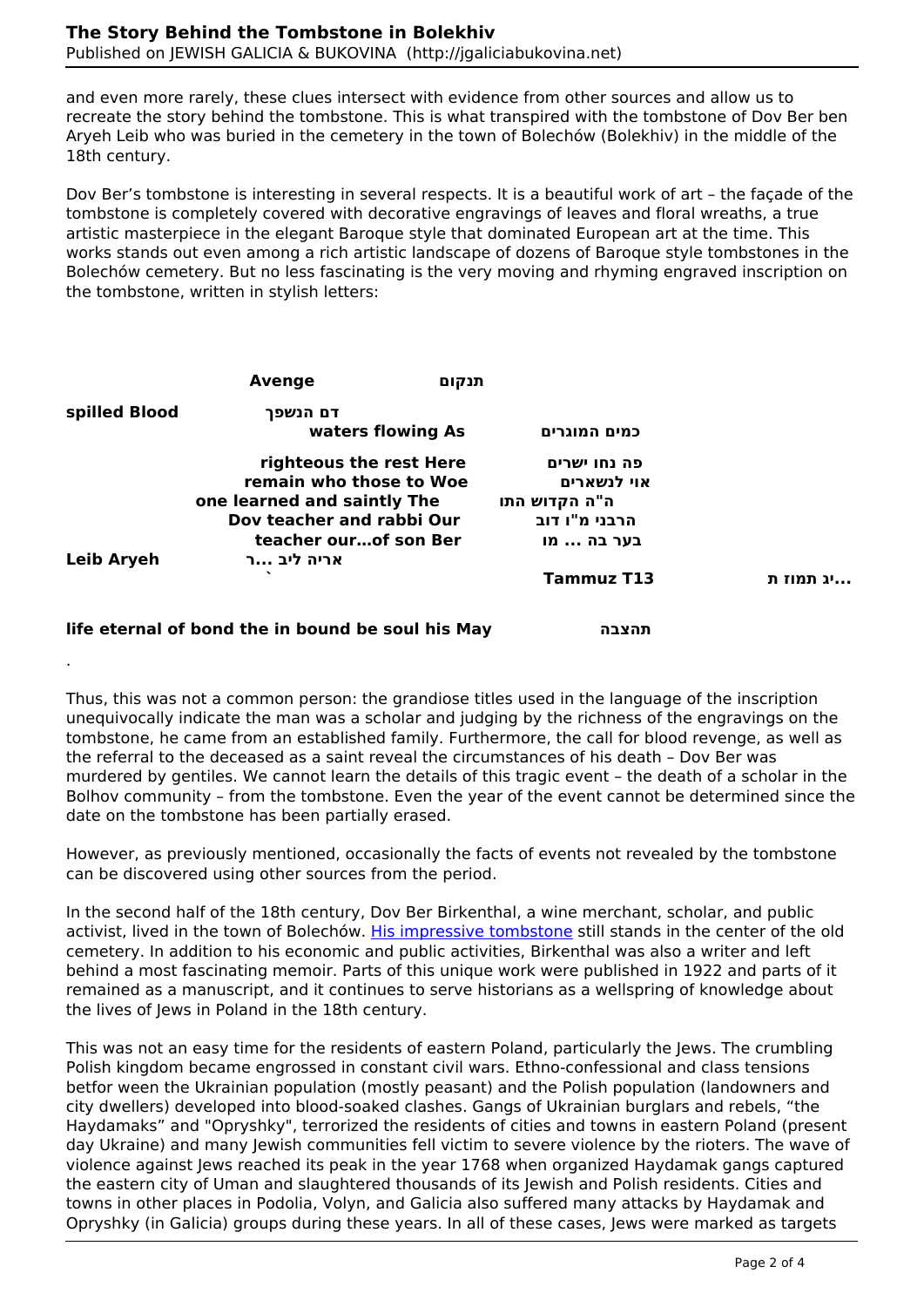for robbery and harm by the rioters. On the 13 of Tammuz (the 13th of July) 1759 group of 28 opryshkies stormed the city of Bolechów. What happened then is described in detail in Dov Birkenthal's memoirs, and from this story we also learn the fate of our Dov Bear son of Arie Leib (for Hebrew original see here):

**It was at dawn, after the night watch had gone off to their houses... The band stopped before the house of the katzin [honorable person], R Nahman, and there found the fire made by the guards still burning. Near the fire the beadle of the community, R. Hirsh Schulklopper, was sleeping ... they ordered the beadle to call to the people in the house to open the door for him, so that they might not suspect the presence of the bandits... When the door was opened the robbers rushed into the rooms, where they found the son-in-law of R. Nahman, R. Abraham, the Rabbi of Dolina. R. Nahman had already fled to another room which had a strong vaulted ceiling, and with him his wife and daughter (Avraham's wife) together with a woman attendant. Thus only Nahman's son-in-law fell into the hands of the bandits. He begged for mercy and tried to escape saying "I am only tutor to the children in the house of this wealthy man, and he will not give a farthing for my ransom; even if you kill me he will not care." Meanwhile, the learned katzin, R. Ber, son of Aryeh Leib, awoke from his sleep, hearing that the robbers were in the town, and rushed out of his house in alarm, undressed except for his night-shirt. He tried to escape through the back gate of his house, hoping that the robbers would not notice him. But some of the robbers, who were keeping watch at the back gate of Nahman's house, saw Ber running away and caught hold of him by his shirt and brought him to their companions. He begged for mercy, promising to pay a handsome ransom for his life, and led the bandits to the vaulted chamber in the house of Nahman... Nahman himself, however ... had taken refuge with his wife, his daughter and a woman attendant in the vaulted cellar, the doors of which were of iron and were locked and barred with iron bars. The robbers tried to force these iron doors. R. Nahman then took his firearm and shot one of the band dead. This made the others furious and they started to break down the iron shutters with large pieces of stout wood and to get in by the windows... R. Nahman had to fire on them twice more with the two firearms he had in his hands... With one shot he wounded one of the robbers in the foot, and with the other he wounded the chief of the band, Ivan Boytchuk, below the chest, but not mortally. When the chief felt the pain of the wound, he commanded his fellows in Ruthenian: "Molodtzy, palitj", that is to say, my lads, burn the house over his head!... The bandits then vented their anger upon the martyr Ber, who was still in their hands, together with R. Avraham. ... They believed …that R. Ber was a son of R. Nahman… and they beat him to death with their axes. A woman named Etti, daughter of Malkah, who was then the midwife, came and implored the bandits to spare Ber; and one of them struck her down with his axe, and she died on the spot on which R.Ber had fallen, in front of R. Nahman's house. They also murdered a certain Eisik, son of the shopkeeper Leib, who came to plead with them to spare his little shop; and the bodies of both Etti and Eisik were burnt… But R. Ber, although struck to earth, felt the heat of the fire, and had sufficient strength to drag himself away from the spot to the main street, were he expired, giving up his soul in holiness and purity. The people brought R. Ber's corpse to the synagogue and laid it on the large table placed at the entrance. This table now stands on the soythern side of the Beth-ha-Midrash; for more than thirty years the marks of the blood which had run from this martyr could be seen on it.**

**This R. Ber was once on his way to Breslau, at a time when Prince Martin Lubomirsky had set out on a plundering expedition, and had robbed many merchants and murdered not a few. R. Ber would have fallen into his hands, had it not been that a wheel of the cart was broken, and this accident delayed him a night… He returned home safety on Friday, the 11th of Tammuz, and on the Sabbath he was called to the Torah and recited the thanksgiving prayer for having been rescued. Because of our great sins he did not know that he was destined to die in his own house, which seemed to be a safe place. Though he had plenty of money with which to ransom himself, he could not annul the decree, and he died at the early age of thirty-six. He was a man of learning, strong and wealthy, tall, well built and handsome. He left not his like in our community, and since his death there has been none like him…**